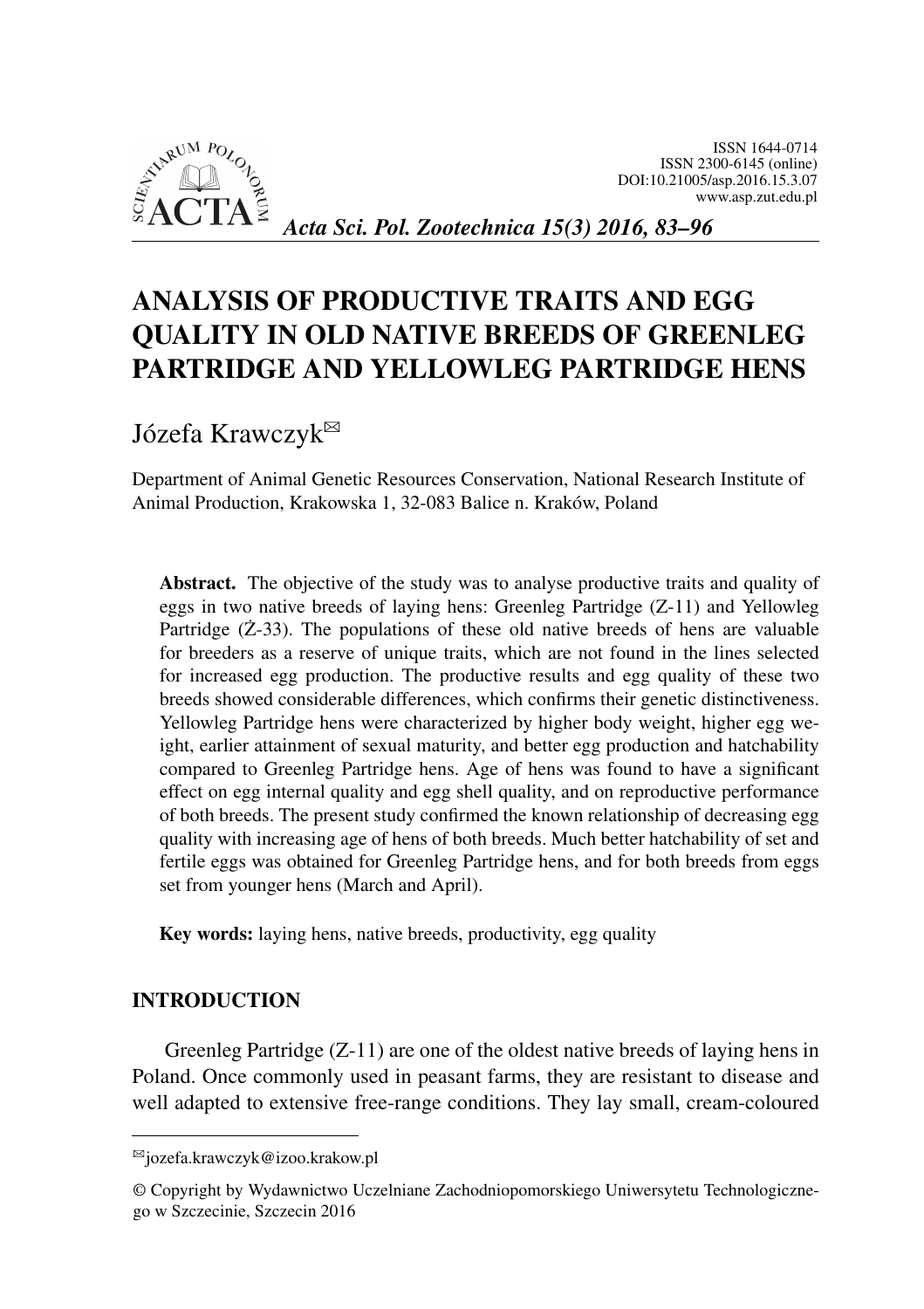eggs that weight 55 g and have a relatively high yolk percentage, thereby imparting a good taste [Krawczyk et al. 2012].

Yellowleg Partridge  $(Z-33)$  are multipurpose hens developed by crossing Greenleg Partridge females with New Hampshire males. They have distinctive yellow shanks and skin, and partridge-like plumage with a brown coating. Because of its ability to utilize large free-range spaces, this breed is recommended for backyard farming. Yellowleg Partridges have a higher body weight than Greenleg Partridge hens, which means that under extensive conditions of grass paddocks, they can also be used as Label Rouge broilers. Hens from conservation flocks are not selected for productive traits because their purpose is to conserve the genotype

The aim of the study was to analyse variation in productive traits and quality of eggs in two old native breeds of laying hens: Greenleg Partridge (Z-11) and Yellowleg Partridge  $(Z-33)$ .

In the present study, we hypothesized that Yellowleg Partridge hens  $(Z-33)$ , which are derived from the Greenleg Partridge breed, differ in phenotypic traits, and have for many years been kept under the same environmental conditions, will maintain their genetic distinctiveness.

#### MATERIAL AND METHODS

The study was performed in 2015 year. The experiment used Polish native hens Yellowleg Partridge ( $\angle$ z-33) and Greenleg Partridge ( $Z$ -11), n = 1130 for each breed. Birds were kept in confinement on a litter floor at a male to female ratio of 1:10–12. During the egg production period, they were fed *ad libitum* mash feed containing 16.1% crude protein and 11.3 MJ  $\cdot$  kg<sup>-1</sup>. The feed was supplemented with a premix (94  $g \cdot kg^{-1}$ ), which contained, among others, 11.2 g calcium, 0.85 g phosphorus, 1.9 g lysine and 1.12 g methionine.

Hens were kept in a windowed poultry house at a stocking density of 5.5 birds  $\cdot$  m<sup>-2</sup>, mean temperature of 15–20 $\degree$ C, 60–70% humidity, and photoperiod length of 16 h during the production period.

Data on productive traits (body weight, mortality, egg production, egg weight, sexual maturity, egg internal quality and egg shell quality) were collected based on farm records, measurements and analyses, and presented in tables. Hatchability results were evaluated based on 6120 eggs set from Yellowleg Partridge hens (3220 in March, 1000 in April, 1900 in May) and 9840 eggs set from Greenleg Partridge hens (6140 in March, 1400 in April, 2300 in May). Hatches were performed in a Petersime incubator (Zulte, Belgium).

At 33 and 53 weeks of age, all eggs laid on a single day by 120 hens of each breed were individually weighed. Next, 30 eggs were randomly selected from each genetic group for analysis of egg internal quality and egg shell quality. Egg quality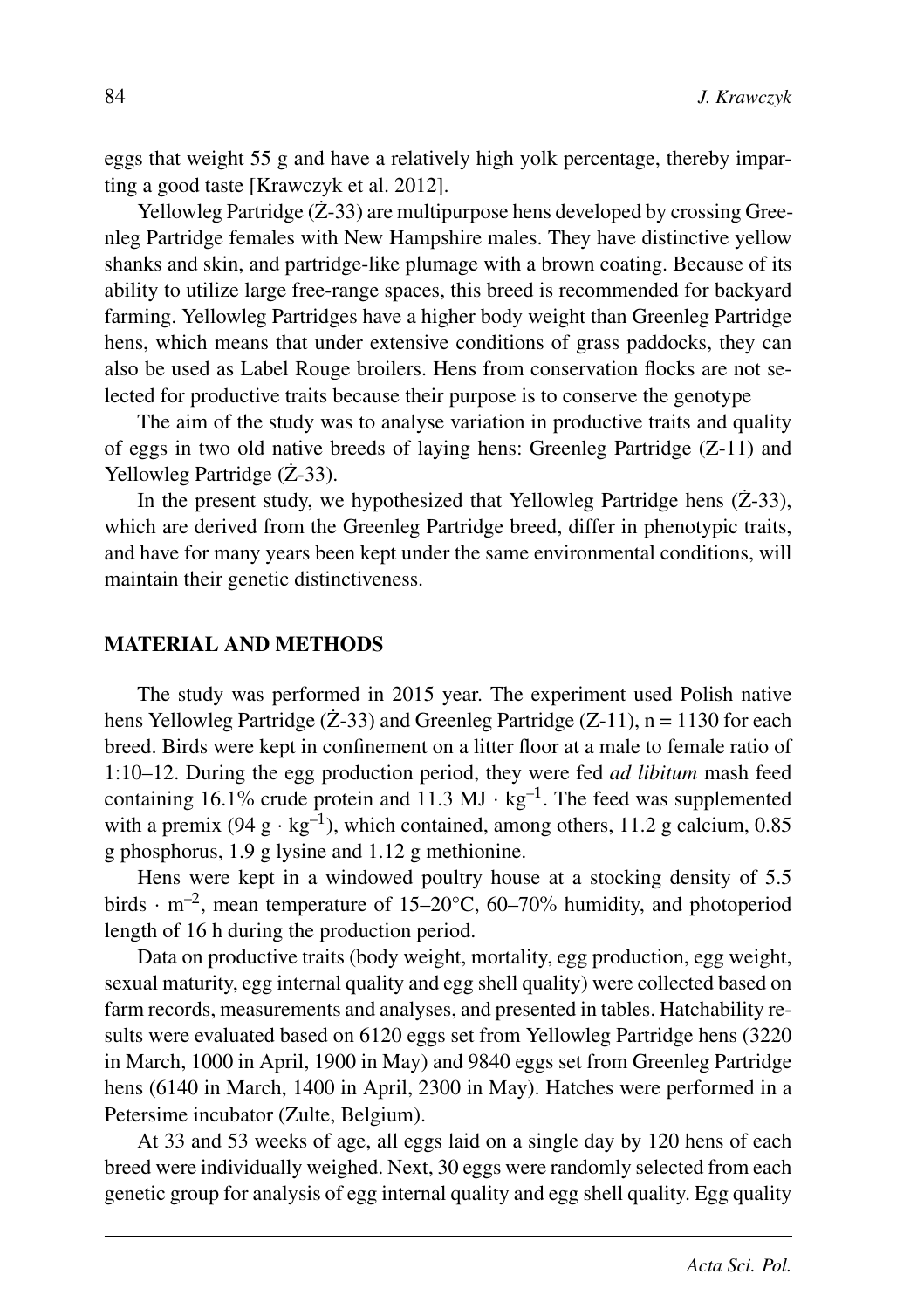was analysed using the EQM electronic device (Egg Quality Measurements, TSS QCS-II). Egg shape index was determined as the ratio of the short axis to the long axis, measured with a caliper. Shell strength [N] was determined by an Egg Crusher device. The following parameters were included in the evaluation: egg and yolk weight (g), albumen height (mm), Haugh units, eggs with blood and meat spots  $(\%)$ , yolk colour (pts.), egg yolk content  $(\%)$ , shell weight (g), colour (pts.), thickness ( $\mu$ m), density (mg/c<sup>2</sup>) and crushing strength (N).

Statgraphics 5.0 statistical software (Duncan's test and one-way analysis of variance) was used to calculate the studied traits and significant differences between the mean values of the studied lines of hens of different age.

#### RESULTS AND DISCUSSION

As can be seen from the data in Table 1, the body weight of 20-week-old Yellowleg Partridge hens and cockerels is significantly higher compared to that of Greenleg Partridge hens, with a high coefficient of variation for this trait  $(V > 0)$ 10%). This situation also persisted in the years 2004–2008 [Krawczyk and Calik 2010], when a clear upward trend for the body weight of cockerels was observed. In this connection, over the last 5 years the body weight of cockerels of both breeds increased by approximately 100 g, while the body weight of pullets decreased by 80–100 g compared to the study period mentioned above. The body weight of breeding birds is specified in the breed standard and its change in response to environmental factors should not be considerably different from this standard [Cywa-Benko, 2002]. Therefore, this trait should be monitored during the next years to find out if this is a steady trend or a coincidence.

|                                                                                |           |                        | Breed and line – Nazwa i symbol kur    |                   |                                          |                |
|--------------------------------------------------------------------------------|-----------|------------------------|----------------------------------------|-------------------|------------------------------------------|----------------|
| Trait and unit of measure<br>Badana cecha i jednostka pomiaru                  |           |                        | Greenleg Partridge                     |                   | <b>Yellowleg Partridge</b>               |                |
|                                                                                |           | Age of birds,<br>weeks | $(Z-33)$<br>żółtonóżka<br>kuropatwiana |                   | $(Z-11)$<br>zielononóżka<br>kuropatwiana |                |
|                                                                                |           |                        |                                        |                   |                                          |                |
|                                                                                |           | Wiek ptaków,           |                                        |                   |                                          |                |
|                                                                                |           | tygodnie               | $(Z-33)$                               |                   | $(Z-11)$                                 |                |
|                                                                                |           |                        |                                        |                   |                                          |                |
|                                                                                | $\bar{x}$ |                        | $1972^a$                               | 1439 <sup>A</sup> | 1830 <sup>b</sup>                        | $1357^{\rm B}$ |
| Body weight, g<br>Masa ciała, g                                                | $V\%$     | 20                     | 10.5                                   | 10.7              | 11.3                                     | 11.5           |
|                                                                                | <b>SD</b> |                        | 207.0                                  | 154.0             | 206.4                                    | 156.5          |
| Mortality and health related culling, %<br>Padniecia i brakowania zdrowotne, % | $\bar{x}$ | $0 - 20$               | 0.0                                    | 0.48              | 0.71                                     | 0.16           |
| Mortality and health related culling, %<br>Padniecia i brakowania zdrowotne, % | $\bar{x}$ | $21 - 56$              | 1.56                                   | 0.76              | 0.78                                     | 0.38           |

| Table 1. Body weight and health of the studied population |  |
|-----------------------------------------------------------|--|
|-----------------------------------------------------------|--|

| Tabela 1. Masa ciała i zdrowotność badanych populacji |  |
|-------------------------------------------------------|--|
|-------------------------------------------------------|--|

Notes:  $\bar{x}$  – mean value, v – coefficient of variation (%), SD – standard deviation; A,B,C – highly significant differences ( $P \le 0.01$ ), a,b,c – significant differences ( $P \le 0.05$ ) between lines of hens, separately for sexes. Objaśnienie: xx – wartość średnia, v – współczynnik zmienności (%), SD – odchylenie standardowe; A,B,C – różnice wysoko istotne (P ≤ 0,01), a,b,c – różnice istotne (P ≤ 0,05) między rodami kur, oddzielnie dla płci.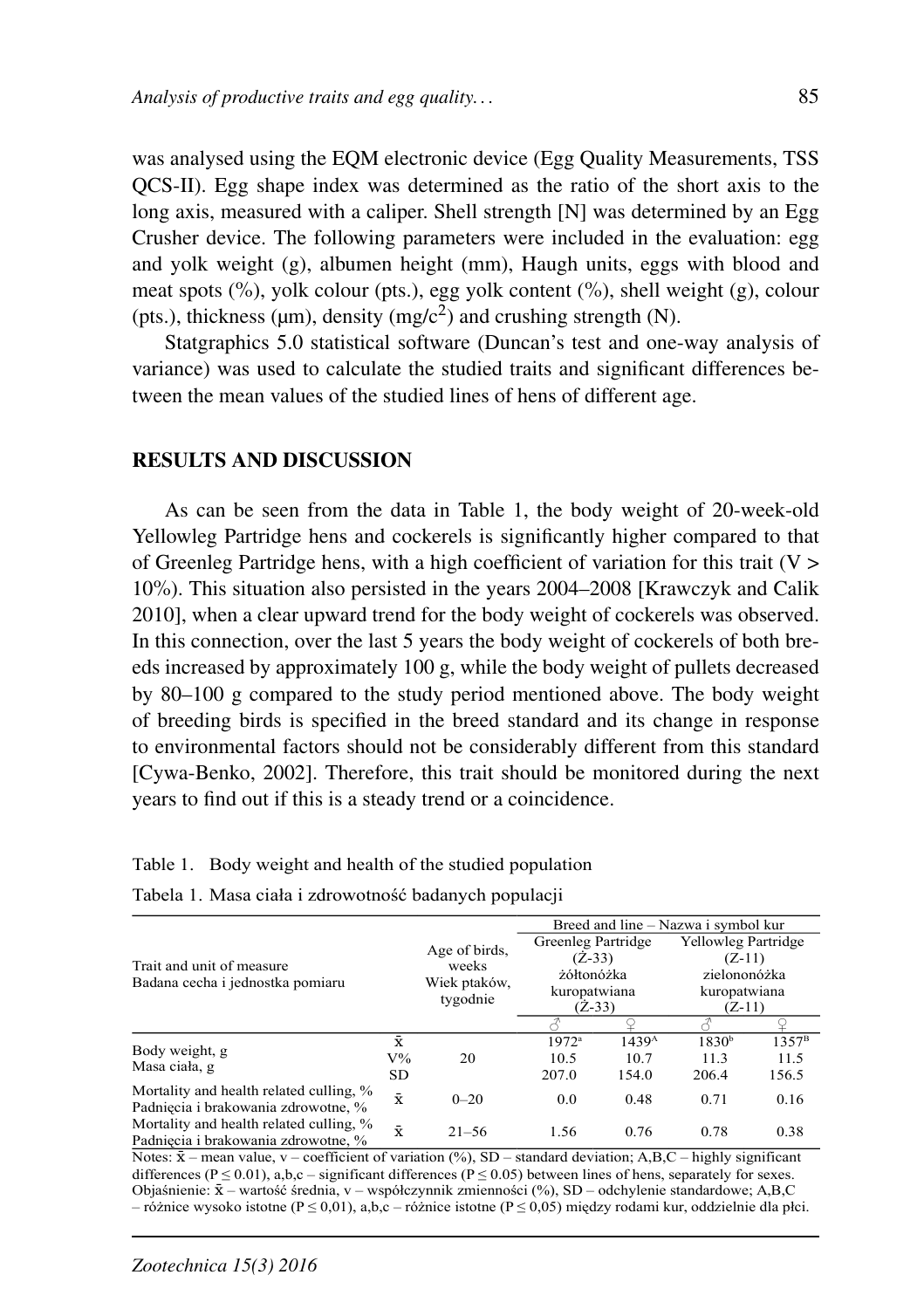Both breeds of hens showed very good health, much better than in the 1990s [Cywa-Benko 2002], while the level of mortality during the production phase did not exceed 1%, similarly to the years 2004–2008 as reported by Krawczyk and Calik [2010].

The number of eggs produced by Yellowleg Partridges was higher by 2.3 percentage points than in Greenleg Partridges. At the same time, a very high coefficient of variation was observed for different months of egg production  $(V > 26\%)$ . As is evident from Figure 1, during the first three months hens of both breeds had low egg production, which after the peak of egg production fluctuated around 70%, and from the seventh month until the end of the trial egg-laying curves showed a slight downward trend. Due to this pattern of percent egg production, Z-11 hens laid 9 less eggs compared to  $Z$ -33 hens (Table 2). Similar relationships between the laying curve, age at sexual maturity, and percent egg production were reported by Anang et al. [2000], Cywa-Benko [2002] and Calik [2011, 2014].



Fig. 1. Rate of lay, %

#### Rys.1. Nieśność, %

Greenleg Partridge hens laid much heavier eggs than Yellowleg Partridge hens at both 33 and 53 weeks of age, with statistically significant differences  $(P \le 0.01)$ . Comparison of these results with those reported by Cywa-Benko [2002] revealed a decrease in the weight of eggs from Z-11 hens. The variation of this trait was small; at 33 weeks it was 7.21 for  $Z$ -33 and 8.83% for  $Z$ -11, and at 53 weeks it decreased to 1.60 in line  $\dot{Z}$ -33 and to 1.98% in line Z-11. The results of other studies [Hocking et al. 2003, Calik 2014] with commercial hybrids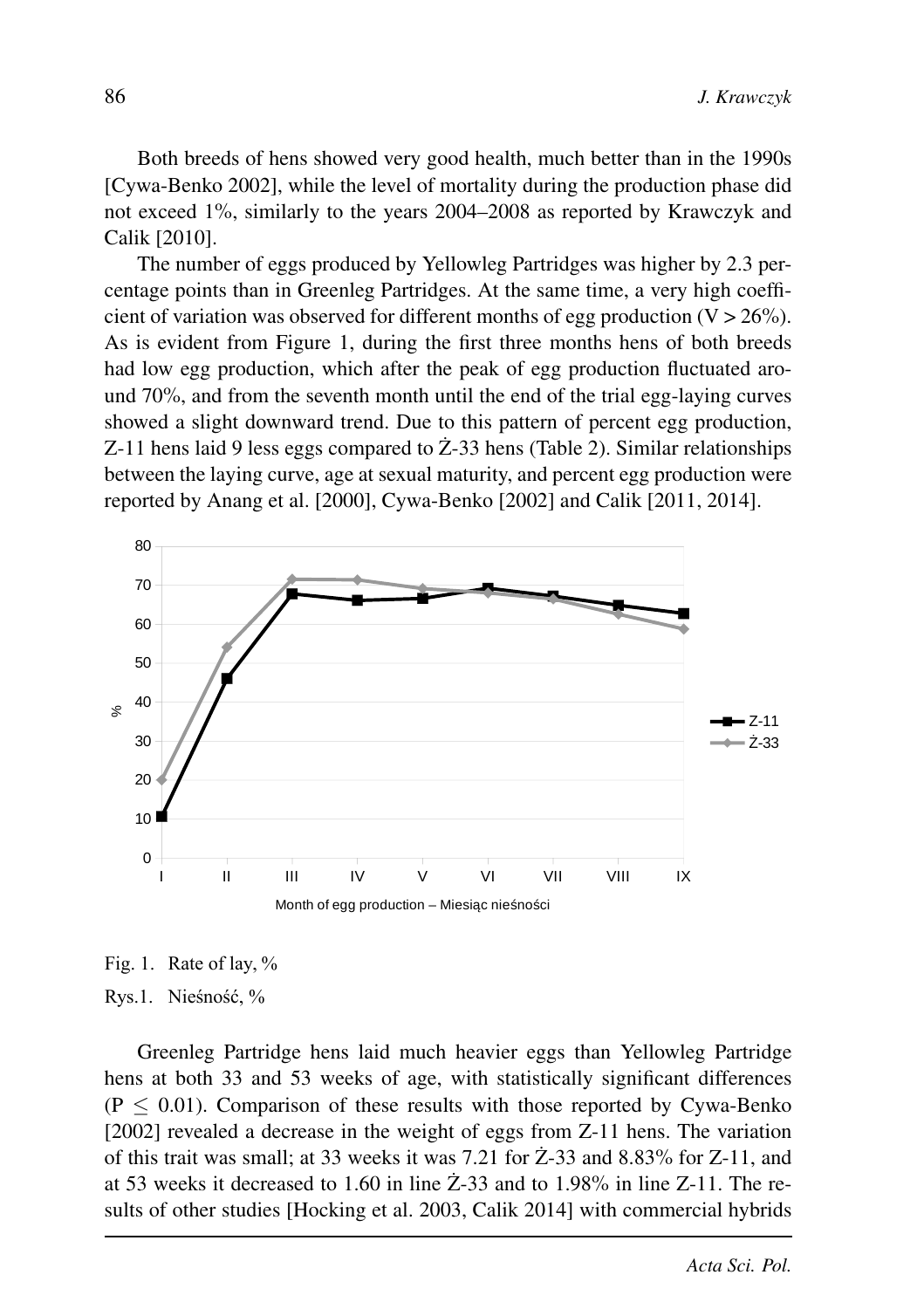#### Table 2. Productive traits of the studied populations during production period (21–56 weeks)

|                                                                                  |           |                         | Breed and line – Nazwa i symbol kur                  |
|----------------------------------------------------------------------------------|-----------|-------------------------|------------------------------------------------------|
| Trait and unit of measure                                                        |           |                         | Greenleg Partridge (Z-33) Yellowleg Partridge (Z-11) |
| Badana cecha i jednostka pomiaru                                                 |           | żółtonóżka kuropatwiana | zielononóżka kuropatwiana                            |
|                                                                                  |           | $(Z-33)$                | $(Z-11)$                                             |
| Egg production, $\%$                                                             | $\bar{x}$ | 60.2                    | 57.9                                                 |
| Nieśność, %                                                                      | $V\%$     | 26.8                    | 32.9                                                 |
|                                                                                  | <b>SD</b> | 16.2                    | 19.0                                                 |
| Number of eggs (hen-day egg production)<br>Liczba jaj (szt/kurę stanu średniego) | $\bar{x}$ | 156.2                   | 147.8                                                |
|                                                                                  | $\bar{x}$ | 54.39 <sup>A</sup>      | $51.23^{\rm B}$                                      |
| Egg weight at 33 weeks, g<br>Masa jaja w 33 tyg., g                              | $V\%$     | 7.21                    | 8.82                                                 |
|                                                                                  | <b>SD</b> | 3.92                    | 4.52                                                 |
|                                                                                  | $\bar{x}$ | 59.13 <sup>A</sup>      | $57.15^{\rm B}$                                      |
| Egg weight at 53 weeks, g                                                        | $V\%$     | 1.60                    | 1.98                                                 |
| Masa jaja w 53 tyg., g                                                           |           | 0.95                    | 1.13                                                 |

Tabela 2. Cechy użytkowe badanych populacji w okresie produkcyjnym (21–56 tyg.)

For notes see Table 1.

Objaśnienie: patrz tabela 1.

of laying hens confirm that the weight of eggs from young hens is less uniform, but it levels off after the layers reach stable egg production, and the coefficient of variation decreases, which was also observed in our study. What is more, the findings of Singh et al. [2000] and Calik et al. [2016] confirm that significant differences in body weight and egg weight result from the hens' genotype, and according to Szwaczkowski [2003] the coefficient of heritability for these traits is high and exceeds 0.5. Calik [2011], when analysing trends in the performance of New Hampshire chickens, observed relatively high variation between the years for the heritability coefficient of body weight, which ranged from 0.38 to 0.52.

The lower egg production in Greenleg Partridge hens also arises from the fact that these hens are late to reach puberty. As can be seen from Figure 2, Yellowleg Partridge hens reach 30% egg production on day 157 and 50% egg production on day 169 of age, compared to days 164 and 177, respectively, for Greenleg Partridge hens.

Egg quality is determined by a number of factors, the most important of which is the origin and age of the hens. Many studies have confirmed that hen genotype has a considerable effect on physical characteristics of the eggs [Cywa-Benko et al. 2003, Silversides and Budgell 2004, Czaja and Gornowicz 2006]. Eggs from Greenleg Partridge hens are very popular with consumers, and under organic or backyard conditions their quality changes favourably [Krawczyk 2009].

Egg shape is an inherited trait. It is measured by the shape index, which is the ratio of the short axis to the long axis expressed in percent. The lower the index value the more elongated the eggs. As can be seen from Table 3, the eggs from 33-week-old Greenleg Partridge hens were more elongated than those from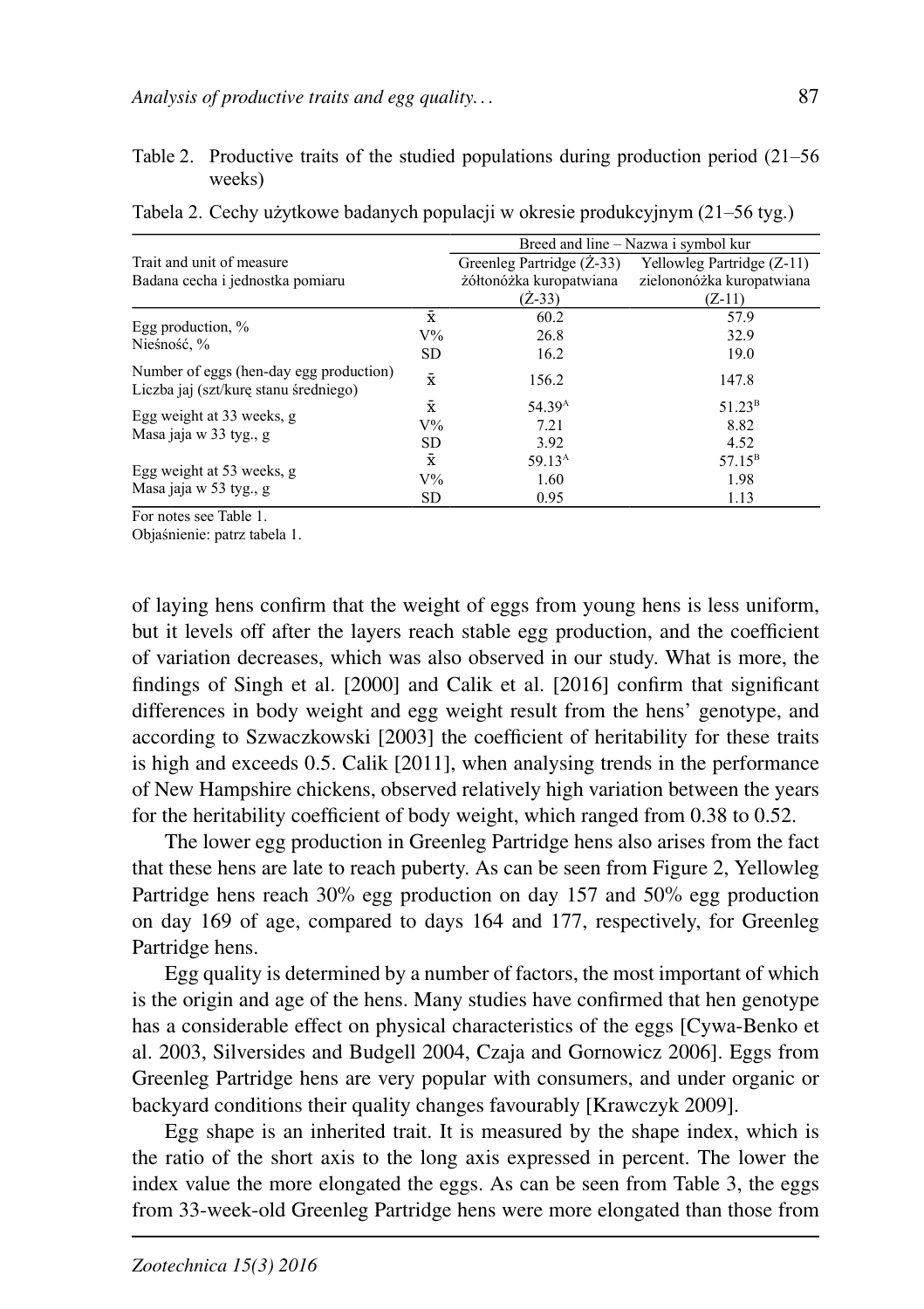

# Fig. 2. Sexual maturity of hens (days) Rys. 2. Dojrzałość płciowa kur (dni)

Yellowleg Partridge hens, with statistically significant differences ( $P \le 0.05$ ). As layers aged, the eggs from  $\dot{Z}$ -33 hens became slightly longer while those from Z-11 birds did not change their shape and in this way the differences decreased to a non-significant level. Regardless of hens' breed and age, this trait showed small variation (3.1–3.9%).

The weight of eggs randomly selected for quality analyses from 33-weekold birds was 4 g lower for Greenleg Partridge compared to Yellowleg Partridge hens, with highly significant differences and a high coefficient of variation (Table 3). This situation applies to eggs during early egg production and also occurs in commercial flocks. As hens age, the weight of eggs increase, which is also confirmed by our findings [Cywa-Benko et al. 2003]. The weight of eggs from hens aged 53 weeks was more uniform  $(V = 5.5-5.7\%)$ , and eggs from Greenleg Partridge hens were heavier by 1.5 g compared to Yellowleg Partridge hens.

Egg freshness is the most important characteristic for the consumers. It is measured by the height of thick albumen and Haugh units (HU). The higher the albumen and HU value, the fresher the egg, and this trait is mainly determined by the storage conditions [Bell et al. 2001]. Research has confirmed the wellknown relationship that egg equality deteriorates as hens age [Solomon 1991, Cywa-Benko et al. 2003]. The height of albumen and HU value decreased, but variation in the height of albumen  $(13.1–16.6%)$  was greater than for HU  $(5.6–9.5%)$ (Table 3). Unfortunately, the eggs of Z-11 hens are characterized by lower albu-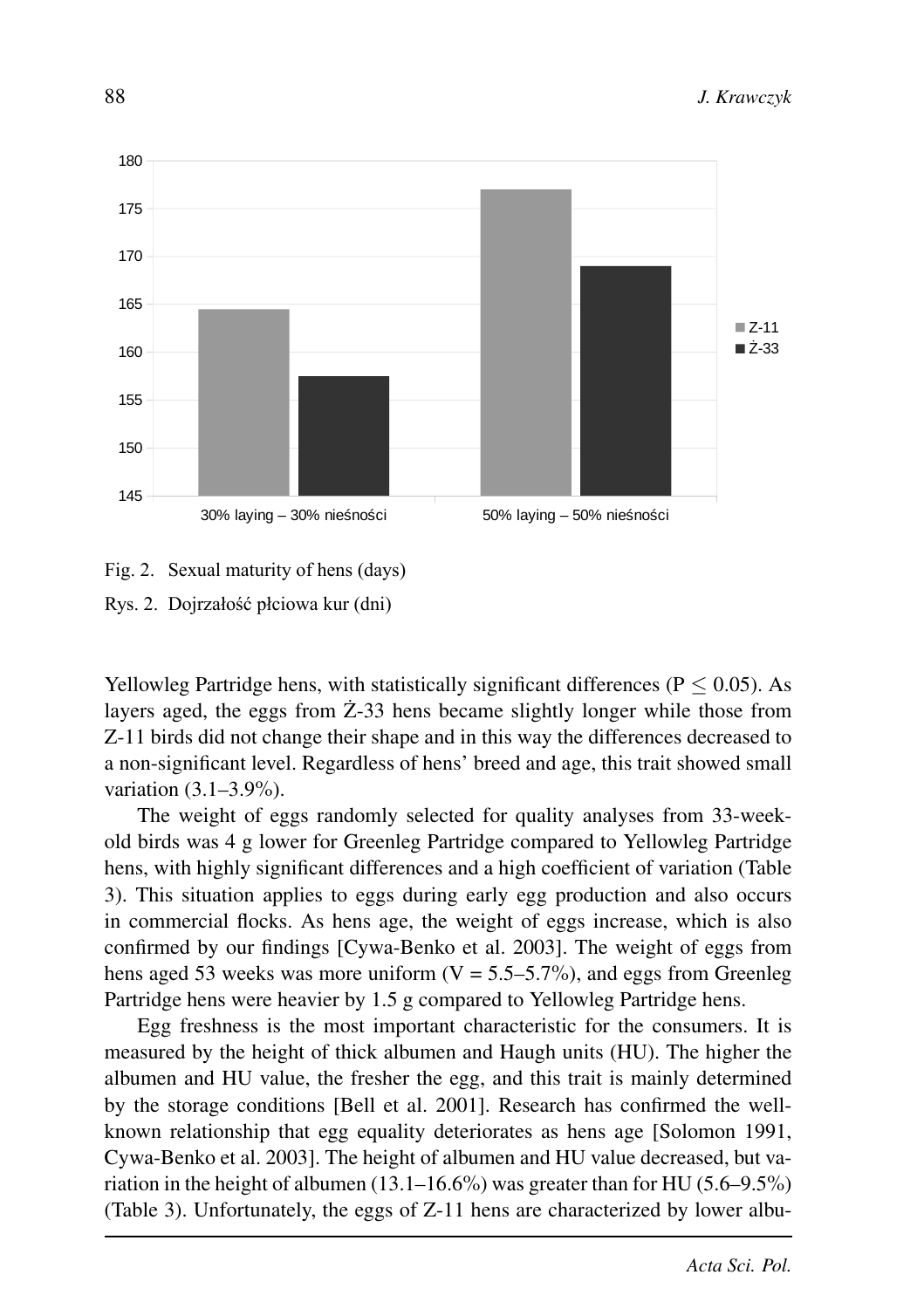#### Table 3. Egg internal quality

|  | Tabela 3. Jakość treści jaj |  |
|--|-----------------------------|--|

| Item<br>Wyszczególnienie cech | Week of age<br>Tygodnie | Greenleg Partridge (Z-33)<br>Żółtonóżka kuropatwiana (Ż-33) |       | Yellowleg Partridge (Z-11)<br>Zielononóżka kuropatwiana<br>$(Z-11)$ |       |
|-------------------------------|-------------------------|-------------------------------------------------------------|-------|---------------------------------------------------------------------|-------|
|                               | życia kur               | $\bar{x} \pm SD$                                            | $V\%$ | $\bar{x}$ ±SD                                                       | $V\%$ |
| Egg weight, g                 | 33                      | $52.2 \pm 4.22$ <sup>A</sup>                                | 8.1   | $48.2 \pm 3.27$ <sup>B</sup>                                        | 6.8   |
| Masa jaja, g                  | 53                      | $59.7 \pm 3.42$                                             | 5.7   | $61.2 \pm 3.39$                                                     | 5.5   |
|                               |                         | $***$                                                       |       | $***$                                                               |       |
| Shape index, %                | 33                      | $76.4 \pm 2.37$ <sup>a</sup>                                | 3.1   | $74.8 \pm 2.93$ <sup>b</sup>                                        | 3.9   |
| Indeks kształtu. %            | 53                      | $74.1 \pm 2.90$                                             | 3.9   | $74.9 \pm 2.39$                                                     | 3.2   |
|                               |                         | $***$                                                       |       | <b>NS</b>                                                           |       |
| Albumen height, mm            | 33                      | $8.25 \pm 1.08$ <sup>a</sup>                                | 13.1  | $7.68 \pm 1.04^{\circ}$                                             | 13.5  |
| Wysokość białka, mm           | 53                      | $7.14 \pm 1.19$                                             | 16.6  | $7.25 \pm 0.98$                                                     | 13.6  |
|                               |                         | $***$                                                       |       | <b>NS</b>                                                           |       |
| Haugh units                   | 33                      | $92.5 \pm 5.45$                                             | 5.9   | $90.6 \pm 5.03$                                                     | 5.6   |
| JH                            | 53                      | $83.8 \pm 7.97$                                             | 9.5   | $84.3 \pm 5.95$                                                     | 7.1   |
|                               |                         | $***$                                                       |       | $***$                                                               |       |
| Yolk weight, g                | 33                      | $14.7 \pm 1.26$ <sup>A</sup>                                | 8.6   | $13.3 \pm 0.94$ <sup>B</sup>                                        | 7.0   |
| Masa żółtka, g                | 53                      | $18.9 \pm 1.53$<br>**                                       | 8.1   | $18.6 \pm 1.60$<br>**                                               | 8.6   |
| Roche yolk colour (points)    | 33                      | $6.9 \pm 1.21$ <sup>A</sup>                                 | 17.6  | $5.76 \pm 1.30$ <sup>B</sup>                                        | 22.6  |
| Barwa żółtka (pkt w skali     | 53                      | $7.5 \pm 1.19$                                              | 15.9  | $7.3 \pm 1.37$                                                      | 18.7  |
| La'Roche'a)                   |                         | <b>NS</b>                                                   |       | $***$                                                               |       |
| Egg yolk content, %           | 33                      | $28.2 \pm 1.76$                                             | 6.3   | $27.8 \pm 1.88$                                                     | 6.8   |
| Zawartość żółtka w jaju, %    | 53                      | $31.6 \pm 2.01$                                             | 6.3   | $30.5 \pm 2.68$                                                     | 8.8   |
|                               |                         | $***$                                                       |       | **                                                                  |       |
| Eggs with blood spots, %      | 33                      | 3.33                                                        |       | 0.00                                                                |       |
| Jaja z plamami krwawymi, %    | 53                      | 0.00                                                        |       | 3.33                                                                |       |
| Eggs with meat spots, %       | 33                      | 3.33                                                        |       | 0.00                                                                |       |
| Jaja z plamami mięsnymi, %    | 53                      | 0.00                                                        |       | 0.00                                                                |       |

Notes: values in rows with different capital letters differ highly significantly  $(P < 0.01)$ , small letters significantly (P < 0.05); values in columns marked with \*\* differ highly significantly (P < 0.01), those with \* differ significantly ( $P < 0.05$ ), NS – not significant.

Objaśnienia: wartości w wierszach oznaczone różnymi dużymi literami różnią się wysoko istotnie ( $P < 0.01$ ), a małymi istotnie ( $P < 0.05$ ); wartości w kolumnach oznaczone \*\* różnia się wysoko istotnie ( $P < 0.01$ ), oznaczone \* różnią się istotnie ( $P < 0.05$ ), <sup>a</sup> oznaczone NS nie różnią się istotnie.

men height and lower storage value compared to other lines of hens [Krawczyk and Sokołowicz 2015], which are also quicker to decrease during storage.

The presence of blood or meat spots in eggs is an important issue for the consumer, although this trait is in no way detrimental to their nutritive value. Among the 30 eggs from each breed of hens, over two periods of life of Greenleg Partridge hens, only one small blood spot was observed in an egg from a 53-week-old bird. Among the eggs from young Yellowleg Partridge hens, there was 1 egg with blood spots and 1 egg with meat spots. The number of eggs with spots was much smaller compared to the populations studied 10 years earlier [Cywa-Benko et al. 2003].

Egg yolk is rich in vitamins, minerals, and unsaturated fatty acids. Therefore, eggs with a higher proportion of yolk in total weight not only have a better taste, but are also of higher nutritive value, and those with natural yellow yolk are more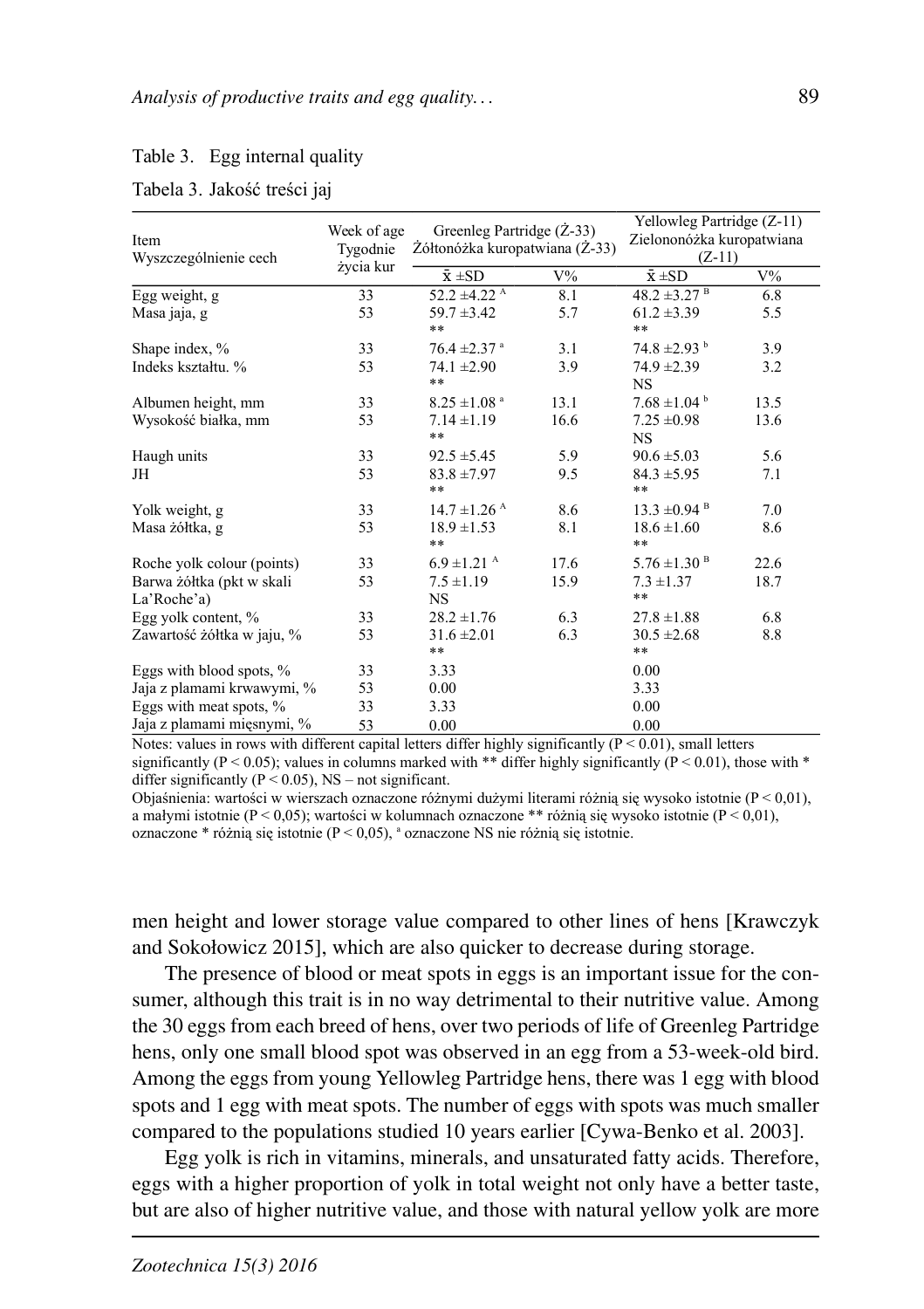## Table 4 Egg shell quality traits

| Item<br>Wyszczególnienie cech                | Week of age<br>Tygodnie | Greenleg Partridge (Z-33)<br>Żółtonóżka kuropatwiana<br>$(Z-33)$ |       | Yellowleg Partridge (Z-11)<br>Zielononóżka kuropatwiana<br>$(Z-11)$ |       |
|----------------------------------------------|-------------------------|------------------------------------------------------------------|-------|---------------------------------------------------------------------|-------|
|                                              | życia kur               | $\bar{x} \pm SD$                                                 | $V\%$ | $\bar{x} \pm SD$                                                    | $V\%$ |
|                                              | 33                      | 55.9 $\pm$ 4.58 <sup>A</sup>                                     | 8.2   | $69.4 \pm 3.47$ <sup>B</sup>                                        | 5.0   |
| Shell colour, %<br>Barwa skorupy, %          | 53                      | 56.9 $\pm$ 4.43 <sup>A</sup>                                     | 7.8   | $68.7 \pm 2.97$ <sup>B</sup>                                        | 4.3   |
|                                              |                         | NS.                                                              |       | <b>NS</b>                                                           |       |
| Shell thickness, um<br>Grubość skorupy, µm   | 33                      | $334 + 32.0$                                                     | 9.6   | $331 \pm 3.05$                                                      | 9.2   |
|                                              | 53                      | 330 $\pm$ 27.8 <sup>a</sup><br>NS.                               | 8.4   | $312 \pm 31.6^{\circ}$<br>*                                         | 10.1  |
| Shell weight, g                              | 33                      | 5.39 $\pm$ 0.58 $^{\circ}$                                       | 10.8  | $5.04 \pm 0.52$ <sup>b</sup>                                        | 10.4  |
| Masa skorupy, g                              | 53                      | 5.92 $\pm$ 0.52 <sup>A</sup><br>$***$                            | 8.8   | $5.51 \pm 0.51$ <sup>B</sup><br>$**$                                | 9.2   |
| Shell density, mg $\cdot$ cm <sup>-2</sup>   | 33                      | $76.6 \pm 8.54$                                                  | 11.2  | $74.7 \pm 8.21$                                                     | 11.0  |
| Gestość skorupy, mg $\cdot$ cm <sup>-2</sup> | 53                      | $77.9 \pm 7.39$ <sup>A</sup><br>NS.                              | 9.5   | $69.8 \pm 8.19$ <sup>B</sup><br>$\ast$                              | 11.7  |
| Crushing strength, N                         | 33                      | $53.4 \pm 14.6$                                                  | 27.3  | $47.1 \pm 12.4$                                                     | 26.4  |
| Wytrzymałość na                              | 53                      | $46.7 \pm 12.7$ <sup>A</sup>                                     | 27.1  | $34.3 \pm 10.4$ <sup>B</sup>                                        | 30.3  |
| zgniecenie, N                                |                         | NS                                                               |       | **                                                                  |       |

#### Tabela 4. Cechy jakości skorup jaj

\*for notes see Table 1 and 3.

\*objaśnienia przy tabeli 1 i 3.

willingly purchased by consumers. In general, yolk weight increases with egg weight, and indirectly with the age of the hens; this relationship is supported by the results of our study (Table 3). In the situation where the same rearing and feeding conditions were provided to hens during this study, the differences are due to the genotype of hens.

The yolks of eggs from  $Z-11$  hens were significantly lighter than those from  $Z-$ 33 hens ( $P \le 0.01$ ), and much lighter yolks were found in the eggs of both breeds at 33 weeks compared to 53 weeks of age ( $P \leq 0.01$ ). A similar relationship was observed for egg yolk percentage, but with a lack of statistical significance. Yolk colour is influenced mainly by the diet and access to grass paddocks [Krawczyk 2009]. Yolk colour showed high variation in the hen breeds under study (Table 3). This situation points to considerable differences between birds in the assimilation of xanthophyll pigments from the diet. The mean Roche yolk colour score for the eggs of 33-week-old Z-11 birds was small (5.76) and significantly lower than in  $\angle$  2-33 birds. As hens grew older, yolk colour improved (especially in Z-11 birds) and the differences in this respect between the breeds were small and statistically not significant, which concurs with the findings of Kuchta et al. [1999] and Czaja and Gornowicz [2006].

Egg shell colour is an inherited, breed-specific trait [Roberts 2004]. In our study, we found that this trait differed highly significantly between the breeds at both 33 and 53 weeks of age (Table 4). The egg shells from Greenleg Partridge hens were lighter by more than a dozen points compared to those from Yellowleg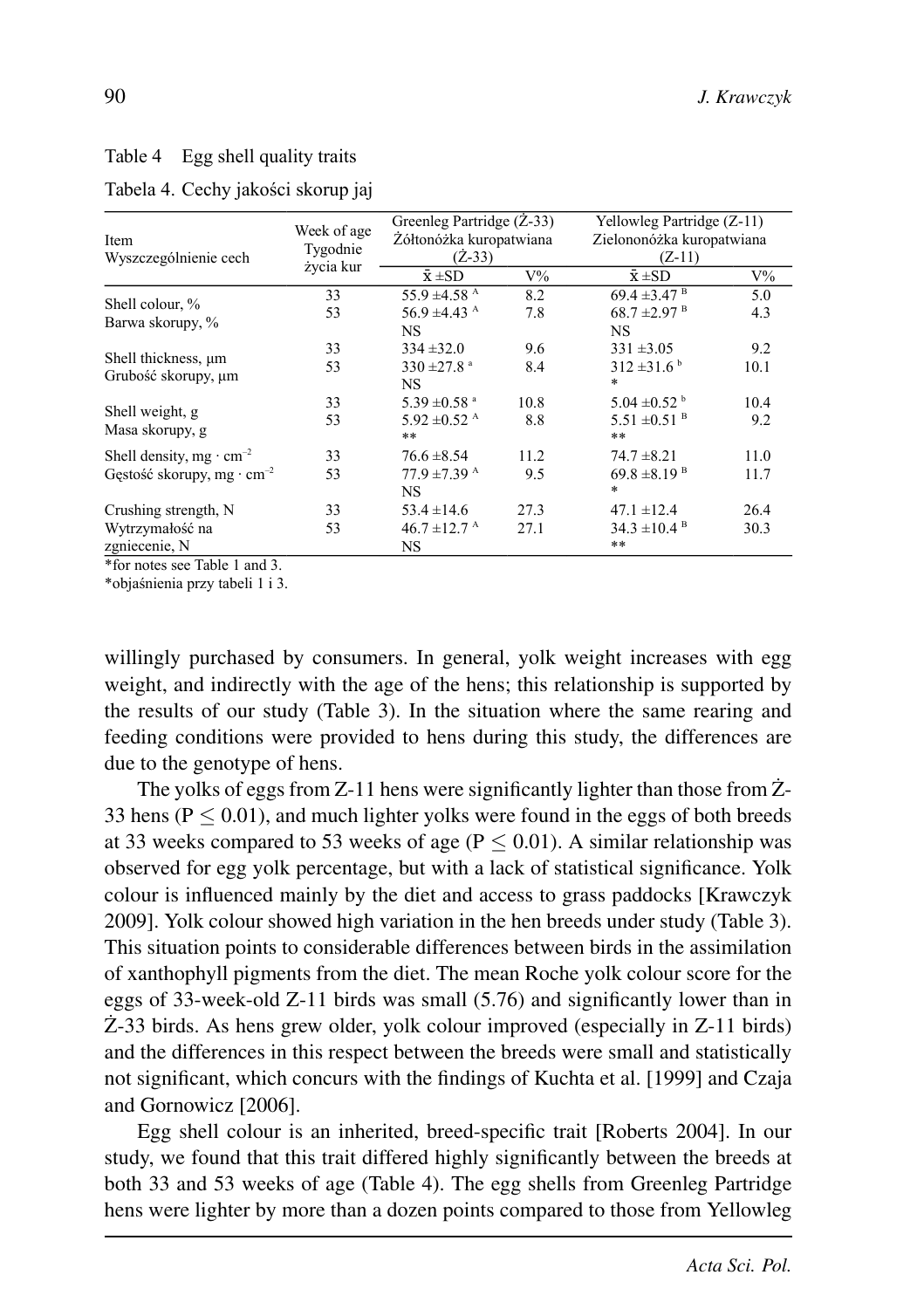

- Fig. 3. Percent egg fertility
- Rys. 3. Zapłodnienie jaj, %



- Fig. 4. Hatchability of set eggs, %
- Rys. 4. Wyląg z jaj nałożonych, %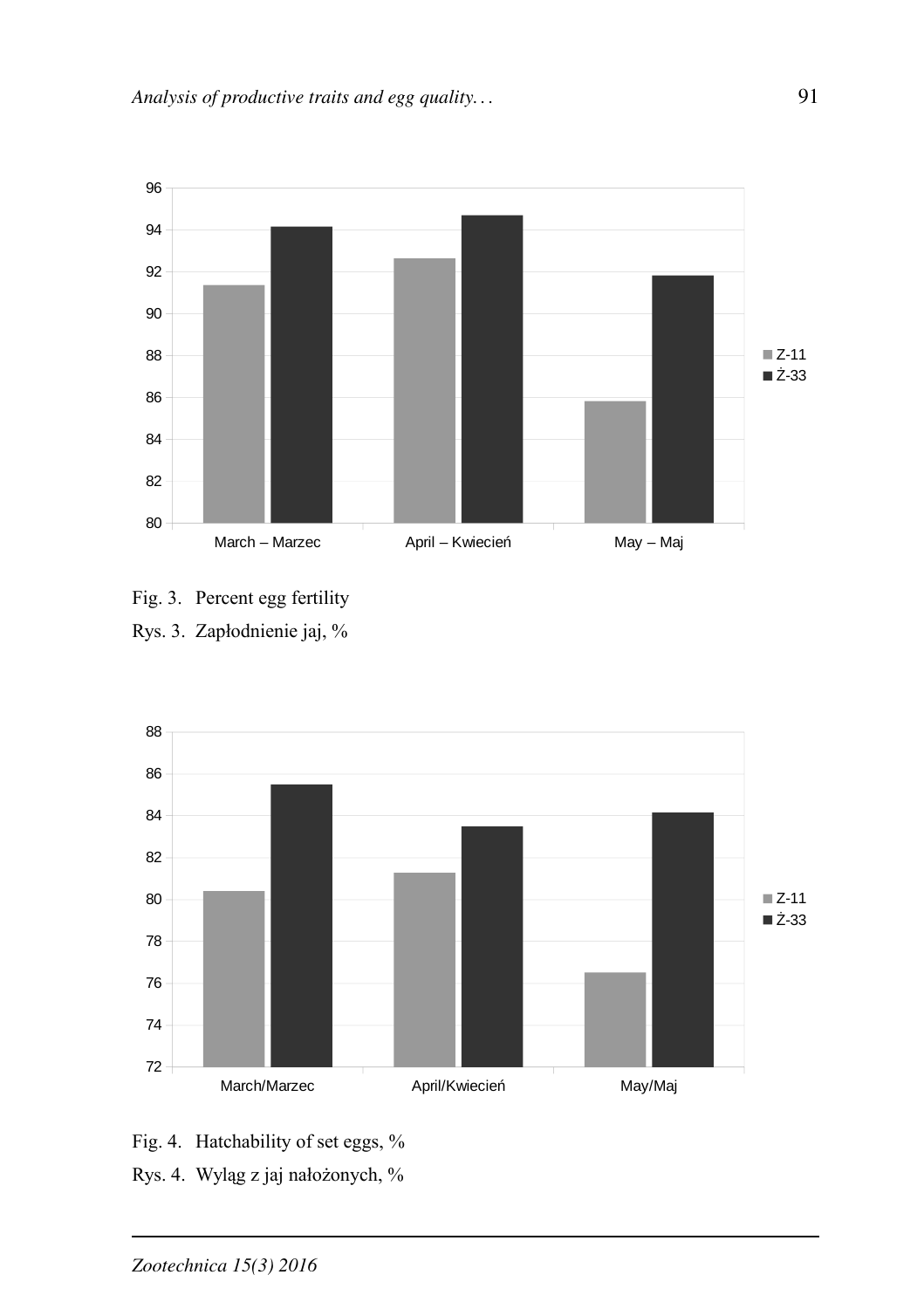

# Fig. 5. Hatchability of fertile eggs, % Rys. 5. Wyląg z jaj zapłodnionych, %

Partridge hens. Our study failed to confirm the well-known relationship reported in the literature that in commercial flocks, the shells of eggs laid during autumn and winter have a darker colour compared to those laid during spring and summer [Hutt 1968].

Shell thickness is another genetically determined trait, although it is also known to be influenced to a slight extent by the age and environment. In the eggs of Z-11 hens, shell thickness and density decreased with the age of the hens, which reduced their crushing strength, and the differences in this respect were statistically significant (Table 4). A similar relationship was reported by Hocking et al. [2003] and Sokołowicz and Krawczyk [2004]. Egg shell weight in both breeds increased considerably with the age of the hens ( $P \le 0.01$ ). Because thin-shelled eggs often break when marketed, causing tangible economic losses, this issue has been the subject of many studies. It can therefore be stated that the eggs from Greenleg Partridge hens, the shells of which are thinner and more brittle compared to those from Yellowleg Partridge hens, may be more prone to breaking when marketed. The high coefficient of variation for crushing strength ( $V\% > 25$ ) means that the results for individual eggs were widely divergent from the group average.

Good reproductive performance is essential for the small populations to survive. In the populations under study, birds are kept at a male to female ratio of 1:10–12, which, as can be seen from Figure 3, produced good fertility results (>90%), comparable to those in the commercial flocks. Good fertility results in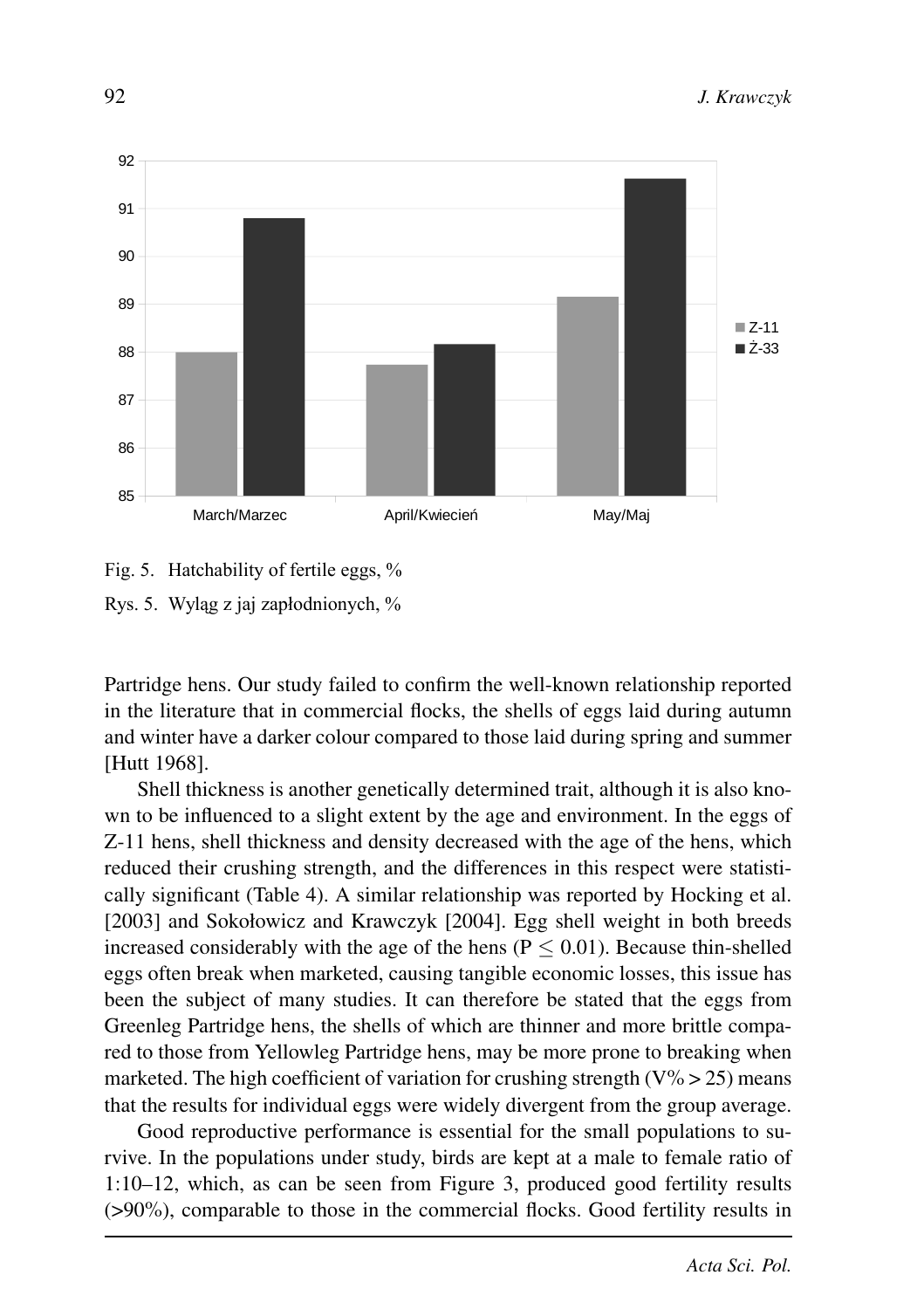both analysed breeds have remained at a high level since the 1990s [Cywa-Benko 2002, Krawczyk et al. 2012]. However, they deteriorated with the age of the birds, especially in the group of Z-11 hens.

Much better hatchability of set and fertile eggs was obtained for the eggs from Yellowleg Partridge hens, and for set eggs of both breeds originating from younger hens aged 50 weeks (in March) compared to hens aged 56 weeks (in April) (Figs. 3 and 4). Assuming that the hen housing conditions were identical and the hatches were conducted in a modern incubator, it is interesting to achieve such differences in the results of reproduction, which is influenced by both semen quality and quality traits of hatching eggs, as confirmed by the findings of Cywa-Benko and Krawczyk [2003].

## **CONCLUSIONS**

The Greenleg Partridge and Yellowleg Partridge populations are old native breeds of hens valuable for breeders as a reserve of unique traits, which are not found in the lines selected for high egg production. The productive results and egg quality of these two breeds showed considerable differences, which confirms their genetic distinctiveness. Yellowleg Partridge hens were characterized by higher body weight, higher egg weight, earlier attainment of sexual maturity, and better egg production and hatchability compared to Greenleg Partridge hens.

Age of hens was found to have a significant effect on egg internal quality and egg shell quality, and on reproductive performance of both breeds. The present study confirmed the known relationship of decreasing egg quality with increasing age of hens of both breeds. Much better hatchability of set and fertile eggs was obtained for Greenleg Partridge hens, and for set eggs of both breeds from younger hens aged 50 weeks (in March) compared to hens aged 56 weeks (in April)

## **REFERENCES**

- Anang, A., Mielenz, N., Schüler, L. (2000). Genetic and phenotypic parameters for monthly egg production in White Leghorn hens. J. Anim. Breed. Genet., 117, 407–415.
- Bell, D., Patterson, P.H., Koelbeck, K.W., Anderson, K.E., Darre, M.J., Carey, J.B., Kuney, D.R., Zeidler, G. (2001). Egg marketing in national supermarkets: Egg quality. Poult. Sci., 80, 383–389.
- Calik, J. (2011). Genetic and production trends in New Hampshire laying hens over 8 generations. Acta Sci. Pol., Zootechnica, 10(3), 21–30.
- Calik, J. (2014). Effect of length of productive life of Rhode Island Red (R-11) hens on their performance and egg quality. Acta Sci. Pol., Zootechnica, 13(1), 39–50.
- Calik, J. (2016). Productive traits and egg quality in three strains of laying hens. Acta Sci. Pol., Zootechnica, 15(3), 27–42.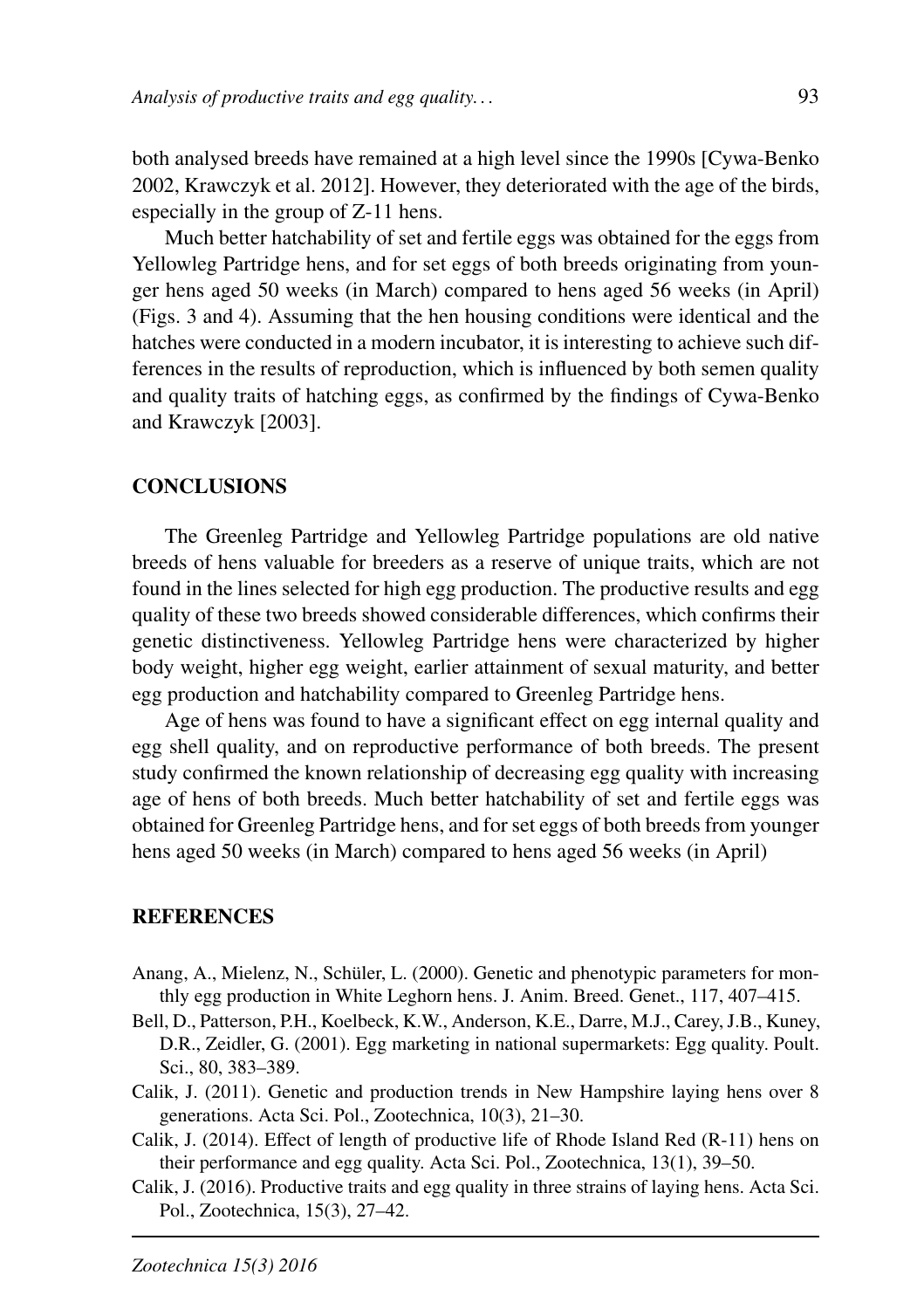- Cywa-Benko, K. (2002). Charakterystyka genetyczna i fenotypowa rodzimych rodów kur objętych programem ochrony bioróżnorodności [Genetic and phenotypic characterization of native strains of hens under the biodiversity conservation program]. Rocz. Nauk Zootech. 15, 1–113 [in Polish].
- Cywa-Benko, K., Krawczyk, J. (2003). Biologiczna jakos´c jaj rodzimych rodów kur nie- ´ snych [Biological quality of eggs from native strains of laying hens]. Med. Weter., ´ 59(10), 884–887 [in Polish].
- Cywa-Benko, K., Krawczyk, J., Wężyk, S. (2003). Jakość jaj spożywczych pozyskiwanych od kur rodzimych ras [Quality of table eggs from hens of native breeds]. Rocz. Nauk. Zootech., 30(2), 405–413 [in Polish].
- Czaja, L., Gornowicz, E. (2006). Wpływ genomu oraz wieku kur na jakość jaj spożywczych [Effect of genome and hen's age on table egg quality]. Rocz. Nauk. Zootech., 33(1), 59–70 [in Polish].
- Hocking, P.M., Bain, M., Channing, C.E., Fleming, R., Wilson, S. (2003). Genetic variation for egg production, egg quality and bone strength in selected and traditional breeds of laying fowl. Brit. Poult. Sci., 44(3), 365–373.
- Hutt, F.B. (1968). Genetyka drobiu [Poulty genetics]. PWRiL, 430–431 [in Polish].
- Krawczyk, J. (2009). Quality of eggs from Polish native Greenleg Partridge chicken-hens maintained in organic vs. backyard production systems. Anim. Sci. Pap. Rep., 27(3), 227–235.
- Krawczyk, J., Calik, J. (2010). Porównanie użytkowości kur nieśnych z krajowych stad zachowawczych w pięciu pokoleniach [Comparison of performance in five generations of laying hens from Polish conservation flocks]. Rocz. Nauk. Zootech., 37(1), 41–54 [in Polish].
- Krawczyk, J., Sokołowicz, Z., Świątkiewicz, S., Koreleski, J., Szefer, M. (2012). Performance and egg quality of hens from conservation flocks fed a diet containing maize distillers dried grains with solubles (DDGS). Ann. Anim. Sci., 12(2), 247–260.
- Krawczyk, J., Puchała, M., Obrzut, J. (2012). Wylęgowość w stadach kur nieśnych objętych programem ochrony [Hatchability in laying hen flocks under the conservation programme]. Wiad. Zootech., 4, 41–46 [in Polish].
- Krawczyk, J., Sokołowicz, Z. (2015). Effect of chicken breed and storage conditions of eggs on their quality. Acta Sci. Pol. Zootechnica, 14(4), 3–12.
- Kuchta, M., Gornowicz, E., Koreleski, J. (1999). Wpływ kantaksantyny na barwę żółtek jaj kurzych w zależności od zawartości pigmentów żółtych w paszy [The effect of canthaxanthin on yolk colour depending on the dietary yellow pigment content]. Rocz. Nauk. Zootech., 26(1), 229–241 [in Polish].
- Roberts, J.R. (2004). Factors affecting egg internal quality and egg shell quality in laying hens. J. Poult. Sci., 41(3), 161–177.
- Silversides, F.G., Budgell, K. (2004). The relationships among measures of egg albumen height, pH and whipping volume. Poult. Sci., 83, 1619–1623.
- Singh, B., Singh, H., Singh, C.V. (2000). Genetic parameters of growth, egg production and egg quality traits in White Leghorn. J. Poult. Sci., 35, 13–19.
- Sokołowicz, Z., Krawczyk, J. (2004). Uszkodzenia i jakość skorupy jaj kurzych w zależności od wielkości obsady [Eggshell damage and the shell quality in relation to the stocking density]. Ann. Univ. Mariae Curie-Skłodowska, Sect. EE Zootech., UMCS, 22, 285–291 [in Polish].